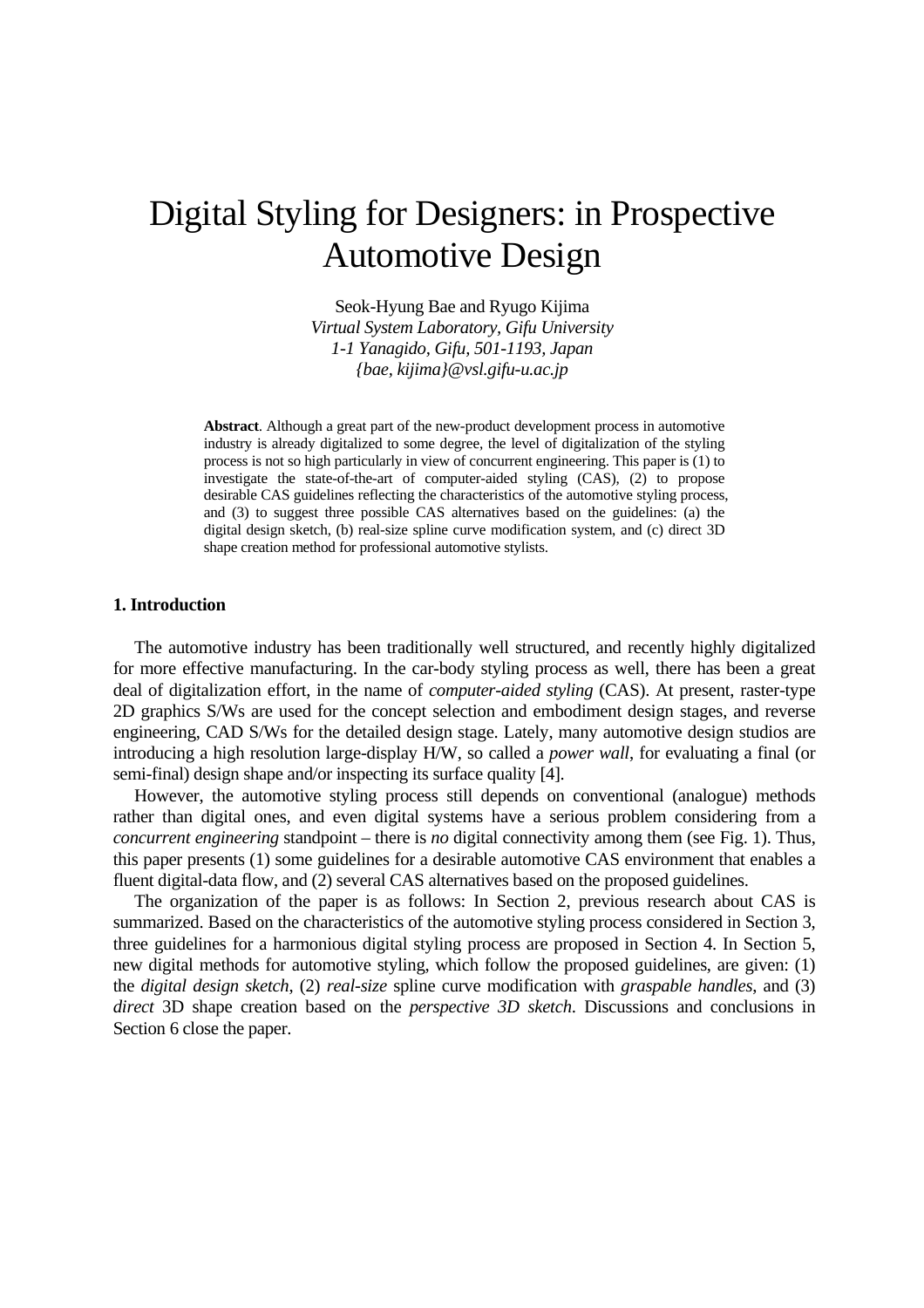

Figure 1. Current automotive styling process

# **2. Related Work**

 The research about CAS can be categorized into (1) the conversion of a traditional styling method into a digitalized form, and (2) 2D/3D evaluation of designed shapes.

 A typical example of the former is the *digital tape drawing* [3], which is a kind of large-display interaction technique imitating a *physical* tape drawing. In virtue of inherent advantages of digital media, the digital tape drawing can resolve many problems that the analogue method has, such as data storage and retrieval. Grossman, et al. [9, 10] suggested integrating methods of the digital tape drawing with 3D shape modeling. A 2D curve created on the orthographic plane by using the digital tape drawing, is immediately synchronized with a 3D model. Hummels and Overbeeke [11] developed a *virtual clay modeling* tool. The designer can sketch rough surfaces in virtual space with two-handed gestures while wearing hand gloves.

 One of the most important reasons of making computer models in design studios is to evaluate the 3D shape of design alternatives. As mentioned earlier, many design studios are using a power wall for substituting physical mockups with CAD models to save time and money. Tsang, et al. [17] developed a 3D annotation system, so called the *boom chameleon*, which is composed of a flat-panel display mounted to a mechanical boom. The boom chameleon shows designers a virtual image of a designed car at an arbitrary viewpoint, and enables them to discuss about design issues and to add various types of comments. Tovey and Owen [16] suggested a simple 3D model creation method for the conceptual design stage, which was based on the texture-mapping of orthographic rendering images onto a simple solid geometry.

 On the other hand, lately many research teams are trying to introduce VR interfaces (or 3D interfaces) for directly creating 3D shapes. However, in spite of great potentials of VR technologies, it looks premature to apply them to the *actual* automotive styling process at the present time.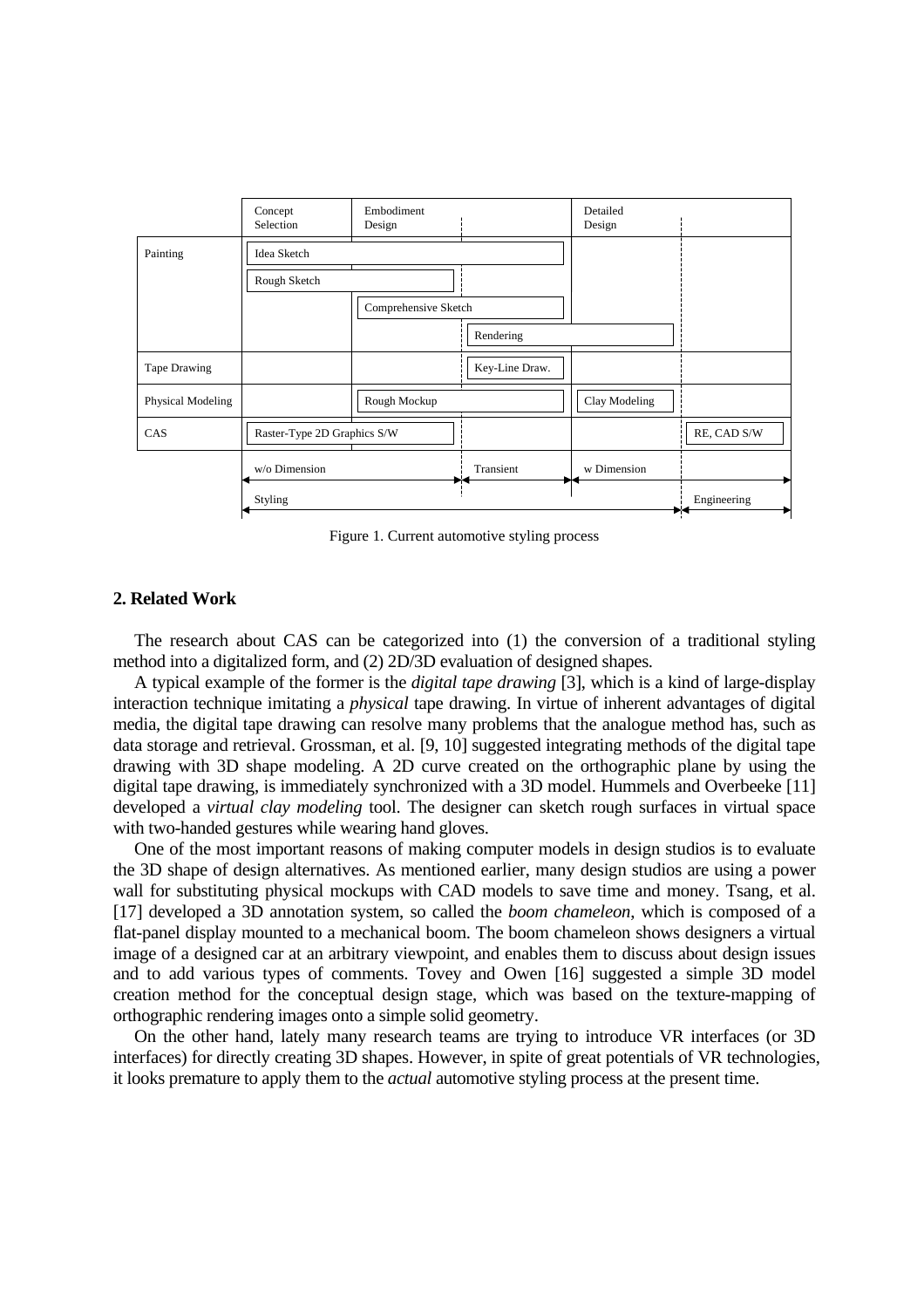# **3. Characteristics of Automotive Styling Process**

 Because of the fairly large size of cars, the automotive styling process can be characterized with a keyword, *dimension*. In the concept design and the early phase of embodiment design stages, where diverse ideas are actively generated and hybridized until satisfactory styling concepts are concreted, the dimension is not an important factor. Whereas, in the detailed design stage, where a real-size physical model is made, the final appearance of a car is fixed, and its CAD model is generated, all the operations are done in consideration of accurate dimensions. On the other hand, the latter part of the embodiment design stage is intermediate. In this section, we will briefly deal with the characteristics of each styling step.

#### •*Dimensionless styling stage*

 The working characteristics of the concept selection and the early embodiment design stages are: (1) the *rapid* generation of plenty of styling ideas, (2) the *flexible* hybridization of existing alternatives, and (3) the *sensuous* expression of rough shapes. Conventionally, painting techniques have been used in this stage, and recently, *raster-type* 2D graphics S/Ws such as Alias Sketchbook  $Pro^{TM}$  were introduced because of their similarity to a physical drawing.

### •*Actual-dimension styling stage*

 Compared with the design process for relatively small-sized products, real-size operations are much important in automotive styling because there might be severe unwanted or unpleasant defects in actual size although they do not appear on desktop displays or in scale models. Thus, the actual-dimension styling stage has consisted of two steps: (1) to make a *real-size physical model* of clay, wood, resin, form urethane, etc., for determining the final style of a car, and (2) to create a *computer model* for manufacturing purposes. Making a physical model is a special *artistic* activity based on a real-size dimension sense, while creating a computer model from the physical model is a series of *technological* operations with a high-precision measuring system and engineering-based modeling S/Ws. Lately, considerable efforts have been made on substituting physical models with computer models by reason of time and money. Already a power wall became a common tool in automotive design studios, and a CAVE system is now undergoing for a more immersive evaluation.

### •*Trans-dimension styling stage*

 In this stage, reference information for the actual-dimension styling stage is made based on an embodied styling alternative. One of the typical methods is a *tape drawing*, which is an extraordinary method of creating large-size drawing on upright walls. Key-line drawings by using a tape drawing act an important guide for clay modelers to reflect design concepts in a clay model.

### **4. Guidelines for Automotive CAS**

 The expected benefits from a successful digitalization of the styling process are: (1) to overcome the weaknesses of analogue methods, including difficulties of data storage/retrieval, partial modification, etc., (2) to increase the communication level between each design step, and (3) in special, for automotive styling, to allow 3D evaluation at the early design development phase.

 Raster-type 2D graphics tools, which are used in the dimensionless styling stages, enable designers to express their ideas sensuously and quickly. However, because these S/Ws are basically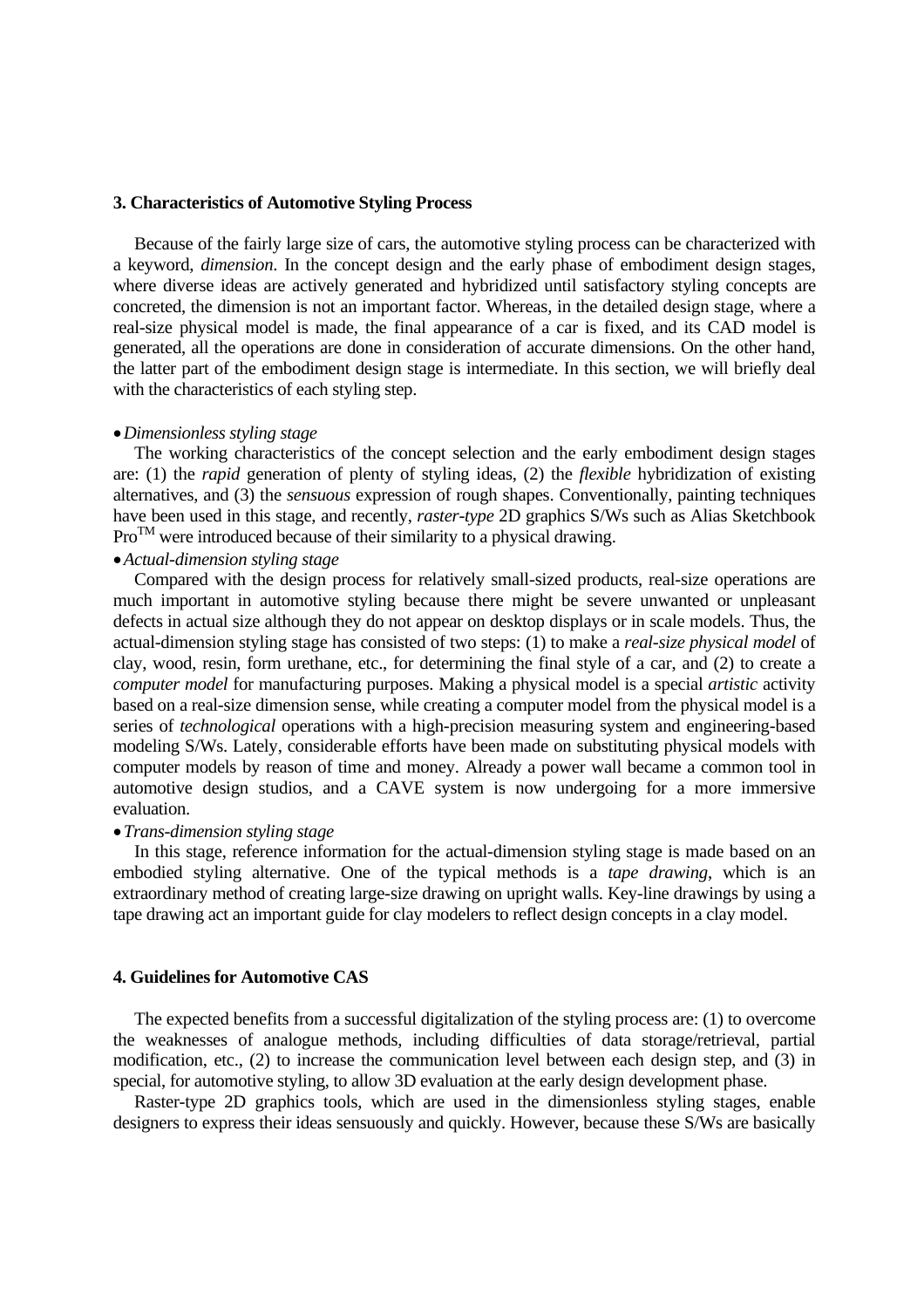*image-based*, they inevitably have serious problems in: (1) editing strokes, (2) storing touch history, and (3) keeping a digital connectivity with the downstream process. Sometimes, designers directly make computer models by using CAD S/Ws for checking the 3D shape of intermediate design alternatives. But, there is considerable *reluctance* because (1) CAD S/Ws restrict designers' creativity by forcing them to follow an engineering way to create 3D shapes, and (2) most CAD techniques are quite time-consuming. On the other hand, there have been a little digital techniques mimic existing shaping methods. But it is really regrettable that most of them were not companied with serious deliberations on a harmonious working flow. Needless to say, it is important to raise the efficiency of each operation itself by digitalizing the media. However, it is more important to harmonize all the operations in view of concurrent engineering. Based on these considerations in previous section and this section, we are to suggest several directions for a desirable CAS environment that can support a smooth digital styling process as follows:

•*Guideline 1*: For the dimensionless styling stage, a *vector-type* graphics S/W having an intuitive and user-friendly interface appropriate for style concept handling, should be introduced for a smooth data flow into the following styling stages. If possible, it is advisable not to use raster-type graphics S/Ws from the viewpoint of concurrent engineering.

•*Guideline 2*: In the trans-dimension styling step, a digitalized styling method should (1) be able to *import* digital data created in the previous styling step, and (2) focus on *modifying* shapes rather than re-creating.

•*Guideline 3*: The use of engineering-based CAD S/W should be avoided in the styling development process. Because the major reason of making computer models in the styling phase is for checking 3D shapes of intermediate ideas based on the designer's feeling, it is desirable to use a *styling-purposed* modeling S/W having a *quick 3D evaluation* functionality.

 Shown in the upper part of Fig. 2 is a new CAS flow considering above three premises. Vectortype styling data can flow naturally down the proposed CAS stream, and consequently, the resulting automotive styling process can be more smoothly and effectively.

|                   | Concept<br><b>Selection</b> | Embodiment<br>Design             |           | Detailed<br>Design                       |             |
|-------------------|-----------------------------|----------------------------------|-----------|------------------------------------------|-------------|
| New CAS           | R-Type 2D S/W               |                                  |           |                                          |             |
|                   | V-Type 2D S/W               |                                  |           | Real-Size Digital Tech. (Ev./Mod./Intg.) |             |
|                   |                             | Styling-Purposed 3D Modeling S/W |           |                                          | RE, CAD S/W |
| Proposed CAS Alt. | Digital Design Sketch S/W   |                                  | Spl. Mod. | Vir. Clay Mod.                           | $CAD$ S/W   |
|                   |                             | Direct 3D Shape Modeling S/W     |           |                                          |             |
|                   | w/o Dimension               |                                  | Transient | w Dimension                              |             |
|                   | Styling                     |                                  |           |                                          | Engineering |
|                   |                             |                                  |           |                                          |             |

Figure 2. New CAS flow and proposed alternatives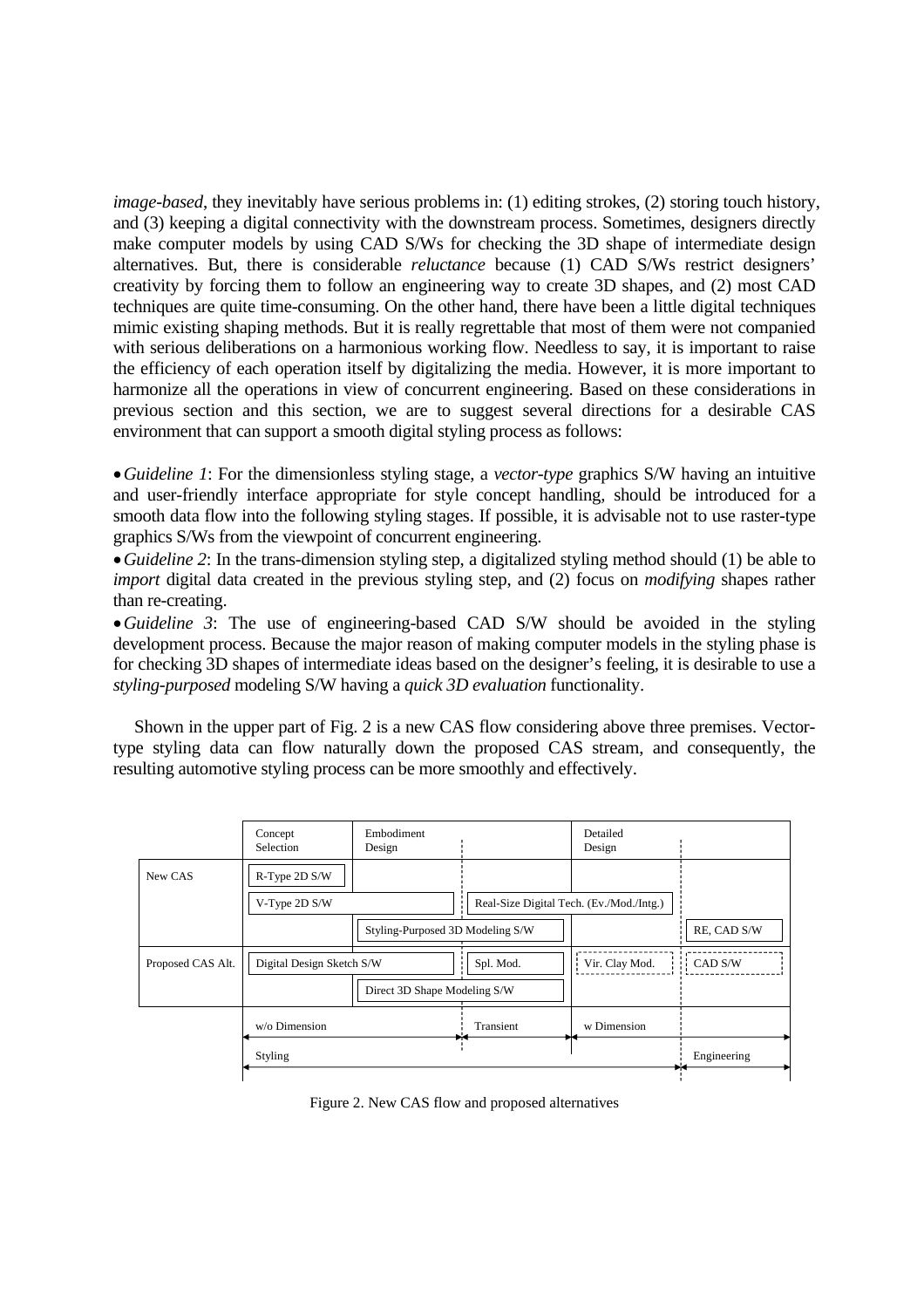# **5. Prospective CAS Alternatives**

 In this section, three possible alternatives, which follow the CAS guidelines proposed in the previous section, are presented (see the lower part of Fig. 2). The *digital design sketch* is a vectortype graphics S/W that provides the product designers with a great fluency of a pen-based interface. The *real-size spline modification* system, which is composed of a large-display projection system and graspable handles, can imports vector-type curve information, and modifies the large curves with a real-scale feeling. On the other hand, for an early 3D evaluation, a *direct 3D shape modeling* S/W can be used, which is based on an accurate space sense of professional automotive designers.

#### **5.1. Digital Design Sketch**

 In our previous study [1], the digital design sketch was proposed. It is a digitally emulated sketching S/W based on the in-depth observation and analysis of product designers' *design sketch* behaviors and their works. As design-sketch elements, a simply-tensioned smooth curve and arbitrary rotated ellipse were singled out, and simple vector-type mathematical entities were mapped to them. The physical adaptation process of a design sketch was implemented in the computer environment while keeping its own behavioral characteristics. By using a visual drawing guide – already drawn curves *grayed* and *spread out* in order, the designers can freely and accurately express their ideas (see Fig. 3).

 The digital design sketch (1) inherits most merits of a physical sketch (the simplicity of its way and equipment, the speed, and the easiness to catch ideas), (2) complements weak points (hand shaking, imperfect proportion or perspective, annoying cleaning up), (3) resolves data management problems (storage, retrieval, modification), and (4) allows the designer to easily accustom to itself because a sketching is the designer's most familiar way of not only expressing ideas but also thinking.



Figure 3. Digital design sketch

# **5.2. Real-Size Large Spline Curve Modification**

 A key-line drawing plays a crucial role for intercommunications among designers, modelers, and engineers because it contains a fundamental layout from orthogonal views for real-size modeling [20]. Traditionally a key-line drawing has been made by tape drawing techniques because of the vertical configuration of a drawing surface and large size of geometries (mainly curves) to be created. As large-projection display technologies are highly matured, even small paintings can be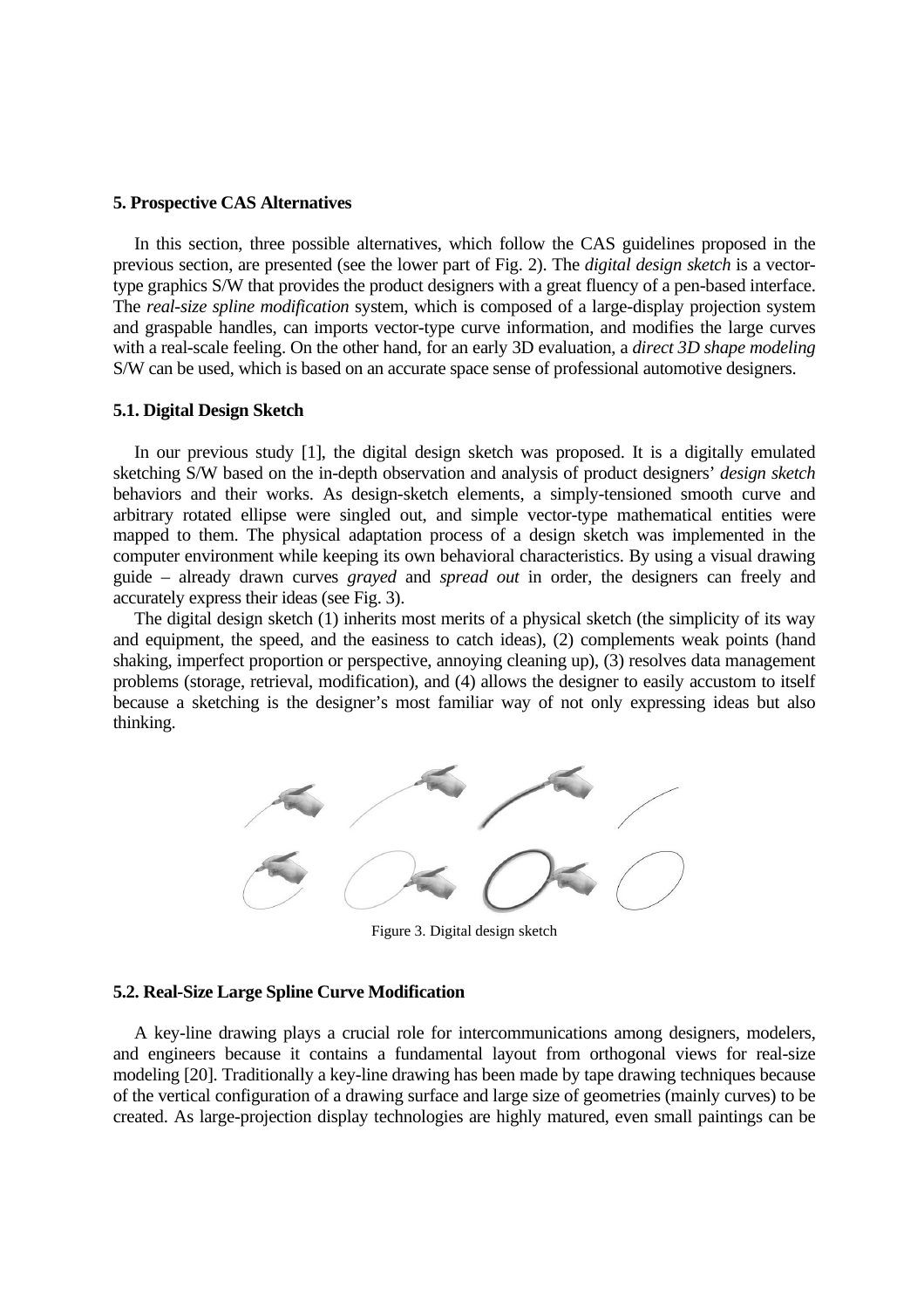shown scaled up on a big screen. In other words, now, it is not necessary to directly create key lines in real size. Thus, it is more advisable to concentrate on *fine-tuning* of the geometry of large-size curves with a real-size feeling rather than re-creating a big layout in the trans-dimension styling stage, under the assumption that a vector-type graphics S/W is used in the upstream process.

 Shown in Fig 4 are (a) a sketch drawn by using the digital design sketch S/W and (b) real-size spline curve modification system, with which the designer is modifying large key curves in an interactive manner. Because the digital design sketch S/W can export DDS files in which all the geometric entities are written as NURBS, the designer, by importing a DDS file, can directly modify the curves with the interactive modifying system without creating the curves again.

 Basic ideas of our system for modifying large-size spline curves are: (1) to combine *graspable handles* [8] with a *perceptual wall* configuration [7, 19, 14, 18], and (2) to develop a *gestural interface* compatible with spline curve manipulation. The developed system has many advantages compared with not only an existing analogue technique, but also CRT-based spline curve modification. The designer can (1) use DDS files as the starting point of creating key-line drawing, (2) refer additional geometric information such as the curvature of a curve, (3) impose special constraints due to manufacturing or related laws and regulations, (4) undo and redo the previous operations, and so forth. Furthermore, the performance of modification can highly increase in virtue of its two-handed modification manner [12] (compare with CRT-based methods in which generally one-handed interface is adopted) and multi-user collaboration. Also, there is a great possibility to integrate 2D styling with 3D styling by introducing a bi-directional 2D/3D update scheme.



Figure 4. (a) Sketch by digital design sketch S/W and (b) real-size large spline curve modification system

### **5.3. Direct 3D Shape Creation with Perspective 3D Sketch**

 There has been much research about directly creating 3D computer models by using a sketch interface, and most of the studies have focused on (1) the primitive shape recognition, and (2) the topology reconstruction, from an inaccurate sketch of a mechanical part [21, 6, 13, 15]. However, for a 3D evaluation in automotive styling, the situation is slightly different because we can assume that well-trained automotive stylists can express 3D shapes on a 2D plane based on *design perspective* [5]. It is not an exaggeration that the professional product designer has a quite accurate *human* 3D-graphics rendering pipeline. Furthermore, a fact that all the automobiles (except of little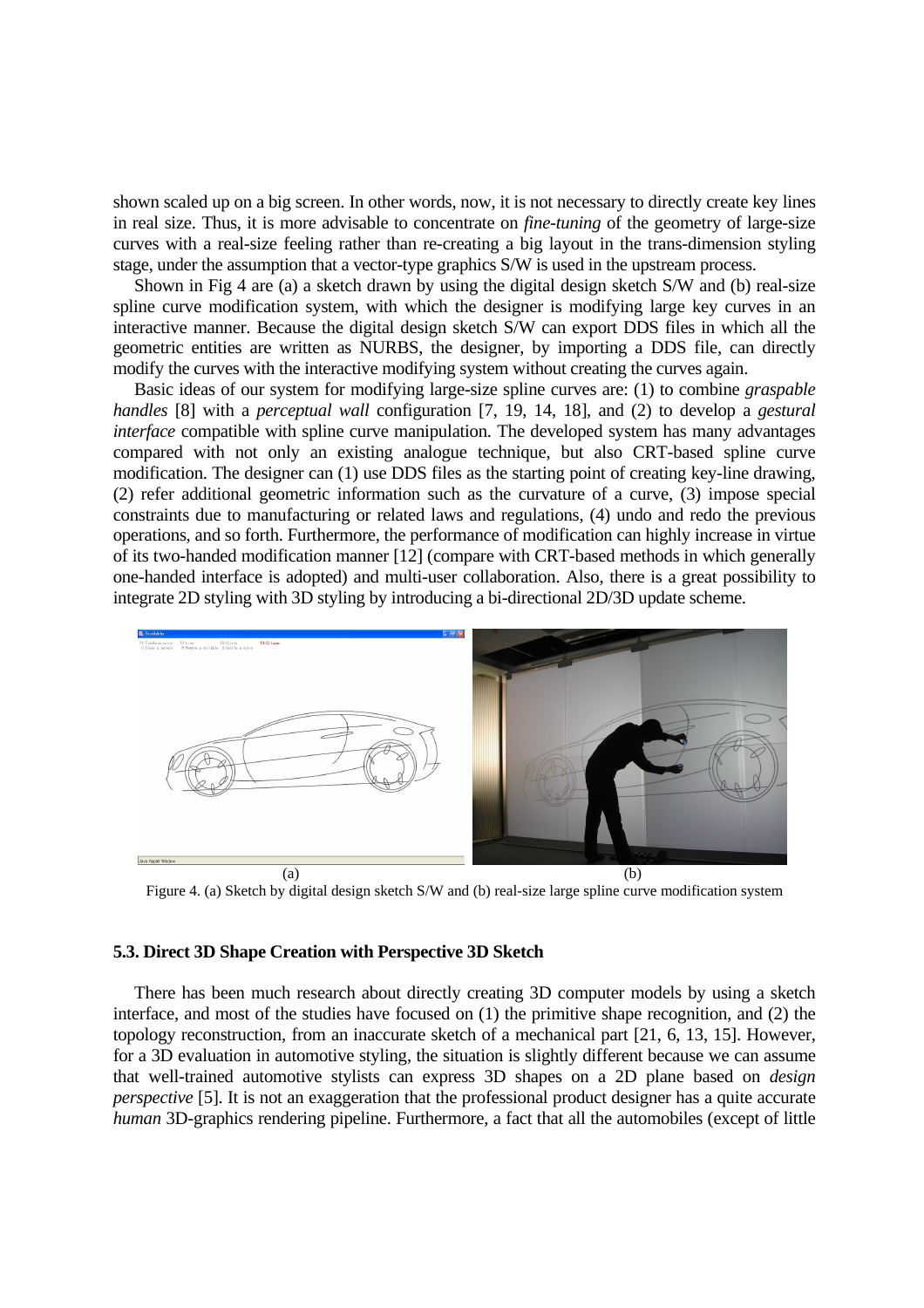*avant-garde* style) have *plane symmetric* shapes, makes it (relatively) easier for the designer to create exact perspective drawings.

 Bae, et al. [2] suggested a method to create 3D plane-symmetric freeform curves with the *perspective 3D sketch* that is straightforwardly extended from the (2D) digital design sketch. Although the inverse-projection problem finding a 3D object from its 2D image onto an arbitrary plane, is under-determined problem having an infinite numbers of solutions, it is possible to obtain an *unique* 3D freeform curve from a 2D curve drawn by the designer in virtue of a strong reconstruction hint, a *plane symmetry* (there exist a little special viewing-conditions under which the method does not work. See the original paper [2] for more details).

 The direct creation method of 3D freeform curves proposed by Bae, et al. can be simply extended to that of a *four-sided* freeform surface in 3D space. Now we are developing a direct 3D evaluation system for automotive styling by applying this method so that the designer can create a rough 3D base model from a rendering image with it as shown in Fig. 5 (the original source of the underlying image is http://www.autoshow21.com).



Figure 5. Simple 3D model creation for concept design

# **6. Discussions and Conclusions**

 In this paper, for a more effective and harmonious automotive styling process, three CAS guidelines were proposed: (1) to use the graphics S/Ws based on a vector-type data handling scheme in the dimensionless styling stage, (2) to focus on modification rather than re-creation in the trans-dimension styling stage, and (3) to avoid using engineering-based CAD S/Ws in the styling development process. The guidelines resulted from the observation and analysis of the characteristics of the current automotive styling process, and laid special emphasis on concurrent engineering as well as the improvement of each individual styling operation. Also, this paper suggested three prospective CAS systems obeying the proposed guidelines: (1) the digital design sketch S/W, (2) real-size large spline curve modification system composed of a perceptual wall and graspable handles, and (3) direct 3D shape creation S/W with the perspective 3D sketch. Although the above three alternatives can not cover the whole styling process at present, they will fill important roles of making the automotive styling process more tightly organized as other CAS methods – compatible with the proposed guidelines – appear by ones.

 In establishing a digital environment for automotive designers, the most important thing is to try to find technical solutions that can maximize the designer's ability. First of all, there should be efforts to fully comprehend the designer's way to understand and express shapes. The designer's